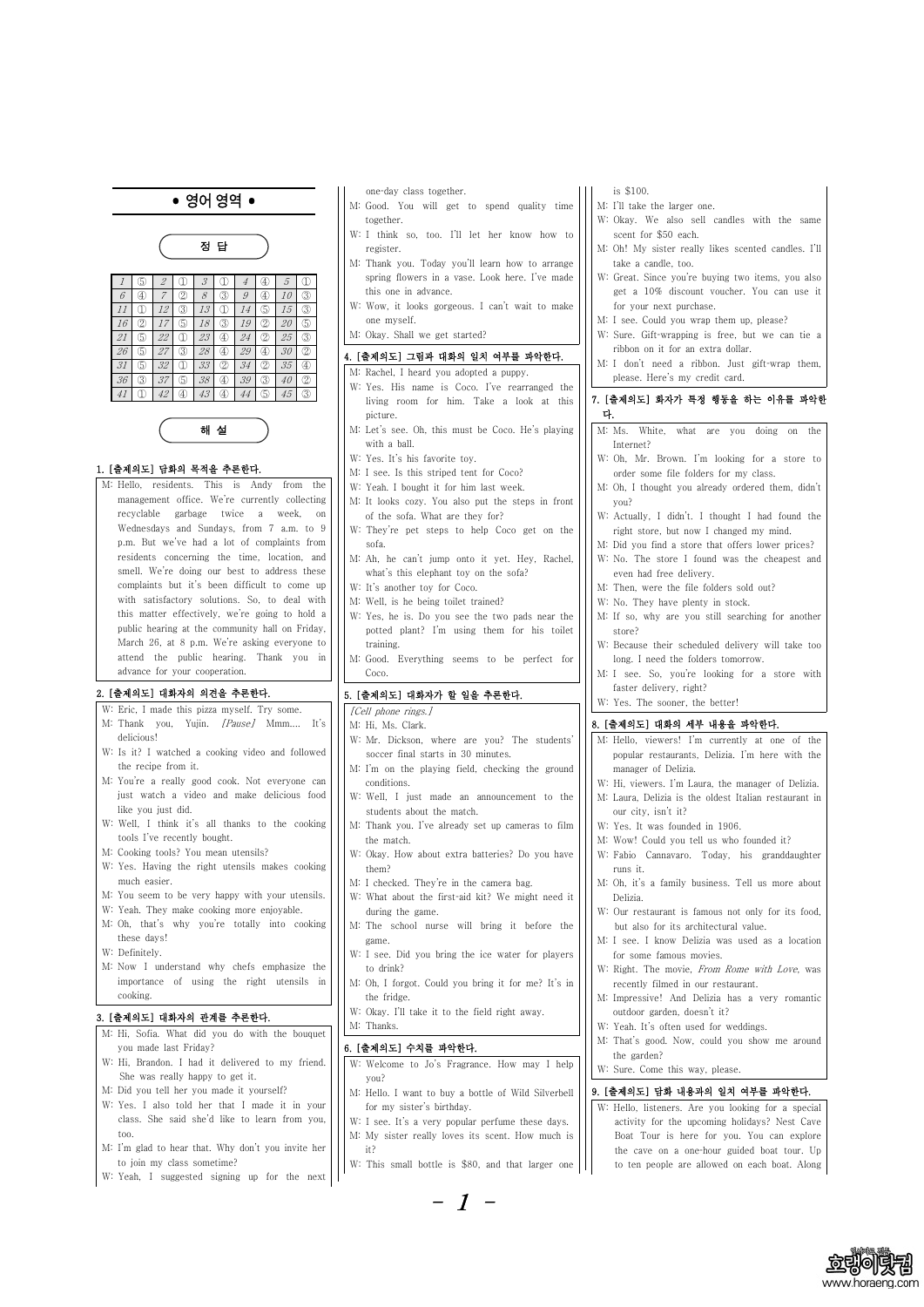- 2 -



the way, you can hear about the history and geological features of the cave. You can even see glowworms deep inside, but taking photos is not permitted inside the cave. With your cameras off, just enjoy the mysterious light from the glowworms. For this wonderful cave tour, you need to make a reservation in advance. For reservation, please visit our website. Thank you.

#### 10. [출제의도] 대화의 내용을 도표에서 확인한다.

- W: Honey, what are you looking at on the computer?
- M: I'm looking for a stepladder. We need one for  $\vert \vert \vert_{W}$ . when we do housework.
- W: Good idea. Let me see. All of these five ladders look good.
- M: Yes, but let's exclude this one. It's too much to spend over \$100 for just a ladder.
- W: I agree. What about the height?
- M: Considering our house, it should be at least 120 cm.
- W: Okay. I think the weight a ladder can support is also important.
- M: Oh, definitely. It should be able to hold more than 100 kg.
- W: Right. Then we only have two options now.
- M: Yes. Wouldn't it be better to buy a ladder that
- can fold?
- W: Of course. It'll take up less storage space.
- M: I agree. Let's order it now.

- W: What's the tune you're humming, Kevin? M: Ah, it's a song I sang in choir last week. W: I didn't know you were in a choir! M: It's just a small choir. We meet every Wednesday night and sing together. W: What kind of songs does the choir sing? M: A real mix, actually. We do classical, jazz, pretty much anything you can think of.
- $W^*$  That counds fur.

#### 11. [출제의도] 대화에서 적절한 응답을 찾는다.

They're short-handed, especially at harvest time.

- W: Excuse me. Can you tell me how I can get to Harriot Department Store?
- M: Sure. Go straight ahead until you find exit 5.
- W: Thank you. Is the department store close to
- exit 5?

# M: 12. [출제의도] 대화에서 적절한 응답을 찾는다.

- M: Hi, Mom. I'm home.
- W: Oh, you're back from your baseball practice early today.
- M: Yeah. While I was waiting at the bus stop, Daniel's mom drove by and gave me a ride.

# W: 13. [출제의도] 대화에서 적절한 응답을 찾는다.

| $W \cdot$ inde sounds fun.                                                                      | . .                     |
|-------------------------------------------------------------------------------------------------|-------------------------|
| M: You seem interested. How about joining our $\begin{vmatrix} 1 & 18 \\ 18 & 18 \end{vmatrix}$ |                         |
| choir?                                                                                          |                         |
| W: Well, I love music, but I'm not a good singer.                                               |                         |
| M: It doesn't matter. What matters is that you $\Big \Big $ $\Big $                             |                         |
| enjoy what you're doing.                                                                        | $\overline{\mathbf{z}}$ |
| W: Then I guess I'll give it a try.                                                             |                         |
| M:                                                                                              | ्<br>दू                 |
|                                                                                                 |                         |

#### M: 14. [출제의도] 대화에서 적절한 응답을 찾는다.

W: Hi, Lucas. How's it going? M: Not bad, Sarah. Do you have any special plans  $|| \cdot ||$  품들 for this weekend? W: Yes, I'm going to visit my grandparents' farm.

- M: You mean you're going to do some farm work? W: That's right.
- M: What are you doing there?
- W: Well, I'm going to pick apples. If we don't pick them in time, we won't get a good price for them.
- M: I see. I want to have a chance to pick apples.
- W: Really? Why don't you come along with me this weekend?
- M: I've never done any farm work, but I'd love to.

### W: 15. [출제의도] 상황에 적절한 말을 찾는다.

M: Katrina and Simon are close friends in the neighborhood. Recently, they enjoy riding bicycles together. But Katrina often notices Simon's careless behavior while riding a bicycle. Although he is good at riding, there are some occasions where he almost falls over because he sometimes rides with his hands off the handlebars. Furthermore, he often uses his smartphone while riding. Katrina is worried that such behavior may lead to a serious accident. So, Katrina wants to give Simon some safety advice. In this situation, what would Katrina most likely say to Simon?

# Katrina:<br> $[16 \sim 17]$

W: Okay, students. We just talked about idiomatic expressions related to color. As you know, idioms are creative descriptions. We use them to share an idea or feeling. Now, let's learn some animal idioms in English. The first idiom is "at a snail's pace," which means moving very slowly. This idiom is easy to understand because we all know how slowly snails move. The next one, "hold your horses," is a common way of telling someone to wait or slow down. If someone says "hold your horses," they're telling you to "wait a minute." And children often hear from their parents, "I'm watching you like a hawk." This  $\left|\right|$  |  $\forall$ . expression is often used to make sure that someone doesn't misbehave or make a mistake. The last idiom is "I'll be a monkey's uncle." People use this expression when something unexpected or unlikely happens. It's used in a comical way. These idioms may be confusing at first, but once you learn them, you'll have a fun new way of talking.

#### 16. [출제의도] 담화의 주제를 추론한다.

17. [출제의도] 세부 사하이 어글 어브르 코아치고

agreeable 마음에 드는, 기분 좋은 in the height of ~이 한창인 have  $\sim$  on hand  $\sim$ 을 보유하다 exceptional 아주 뛰어난, 특별한, 비범한

#### 19. [출제의도] 등장인물의 심경 변화를 추론한다.

게시판에 시험 성적이 게시될 때, 나는 밖에서 기다 리고 있었다. 나는 땀이 나고 있었다. 내 심장은 빠르 게 뛰기 시작했다. 내가 불합격하면 어떻게 하지? 한 무리의 학생들이 시험 결과를 보려고 앞으로 급히 달 려갔다. 다행히도, 나는 그들의 머리 너머로 볼 수 있 을 만큼 충분히 키가 컸다. 시험 결과를 보자마자 나 의 모든 걱정은 사라졌다. 나는 다시 기숙사로 빨리 걸어가서 아버지께 전화를 했다. "아빠," 나는 흐려진 눈으로 우물거리며 말했다. "이 말이 믿기지 않으시겠 지만 제가 시험에 합격했어요." 아버지는 말씀을 하지 못하셨다. "아들아, '정말' 좋은 소식이구나. 솔직히 네 가 해낼 거라고 생각하지 못했단다."라고 마침내 아버 지께서 말씀하셨다. 나는 구름 위를 걷고 있는 것처럼 너무나 기뻤다.

post 게시하다 bulletin board 게시판 perspire 땀을 흘리다 swarm 무리, 떼, 군중 rush 급히 달려가다 dormitory 기숙사 mumble 우물거리다, 중얼거리다 in a haze (눈이) 흐릿하여 speechless 말이 안 나오는 frankly 솔직히 overjoy 매우 기쁘게 하다

| 17. [굴제러도] 세구 시영러 인급 여구들 파티만다. |                                |  |
|--------------------------------|--------------------------------|--|
|                                | 사용자 습관은 그것들을 만들어 낼 만큼 운 좋은 기   |  |
| 18. [출제의도] 글의 목적을 추론한다.        | 업에게는 요긴한 것인 반면에, 그것들의 존재는 본질   |  |
| Emily Dashwood 씨께              | 적으로 현재 상태를 무너뜨리려는 새로운 혁신과 신생   |  |
| 저는 귀하의 최근 주문에 대해 감사드리고 또한 귀    | 기업이 성공할 가능성을 더 적게 만든다. 사실, 장기적 |  |
| 하의 마음에 드실 것이라 확신하는 제안을 하려고 편   | 인 사용자 습관을 성공적으로 바꾸는 것은 대단히 드   |  |
| 지를 씁니다. 저희는 현재 과일과 채소류가 한창인 계  | 문 일이다. 행동을 변화시키는 것은 사람들이 행동하   |  |
| 절에 있습니다. 제가 현재 보유하고 있는 특별히 좋은  | 도록 설득하는 방법에 대한 이해뿐만 아니라, 그들이   |  |
| 상품 중에는 아주 뛰어난 품질의 감자가 약간 있습니   | 오랫동안, 이상적으로는 남은 인생 동안, 행동 방식을  |  |
| 다. 과일 품목에서 라즈베리와 블랙베리가 지금 가장   | 반복하도록 만드는 것 역시 필요로 한다. 습관 형성   |  |
| 좋은 때이고, 저에게 최상품이 있습니다. 다른 좋은 상 | 사업을 성공적으로 이룬 기업은 판도를 바꾸는, 크게   |  |
| 품들도 이어서 나올 것이며, 저는 그것들에 관한 모든  | 성공한 혁신과 자주 관련된다. 하지만 여느 분야와 마  |  |
| 것을 신경 써서 알려 드릴 것입니다.           | 찬가지로, 습관 설계에도 어떤 제품들은 삶을 바꾸는   |  |
| John Pippin 배상                 | 반면 다른 것들은 그렇지 않은 이유를 규명하고 설명   |  |
|                                |                                |  |

#### 20. [출제의도] 필자의 주장을 추론한다.

훌륭한 교사들은 학생들이 이미 알고 있는 것을 교 사나 교과서가 제시하는 새로운 아이디어와 비교할 때 학습이 일어난다는 것을 알고 있다. 자신의 개념을 재 구성할 것인지 아닌지를 결정하는 것은 바로 학생이 다. 그러므로 가르치는 것은 교사 중심보다는 학생 중 심이어야 한다. 이것은 학생들이 유추를 하고 해석하 는 데 적극적으로 참여해야 한다는 것을 의미한다. 만 약 유추를 사용하는 것이 학생들이 생각하고 배우도록 돕는 하나의 효과적인 방법이라고 믿는다면, 학생들이 그들 자신만의 유추를 하거나 교사의 유추를 그들 자 신의 경험에 맞게 재구성하도록 돕는 것이 이치에 맞

다.reconstruct 재구성하다 conception 개념 student centered 학생 중심의 be involved in ~에 참여하다 interpret 해석하다 analogy 유추, 비유 make sense 이치에 맞다 generate 만들어 내다 fit in with ~에 잘 들어맞다, 적합하다

21. [출제의도] 어구의 함축 의미를 추론한다.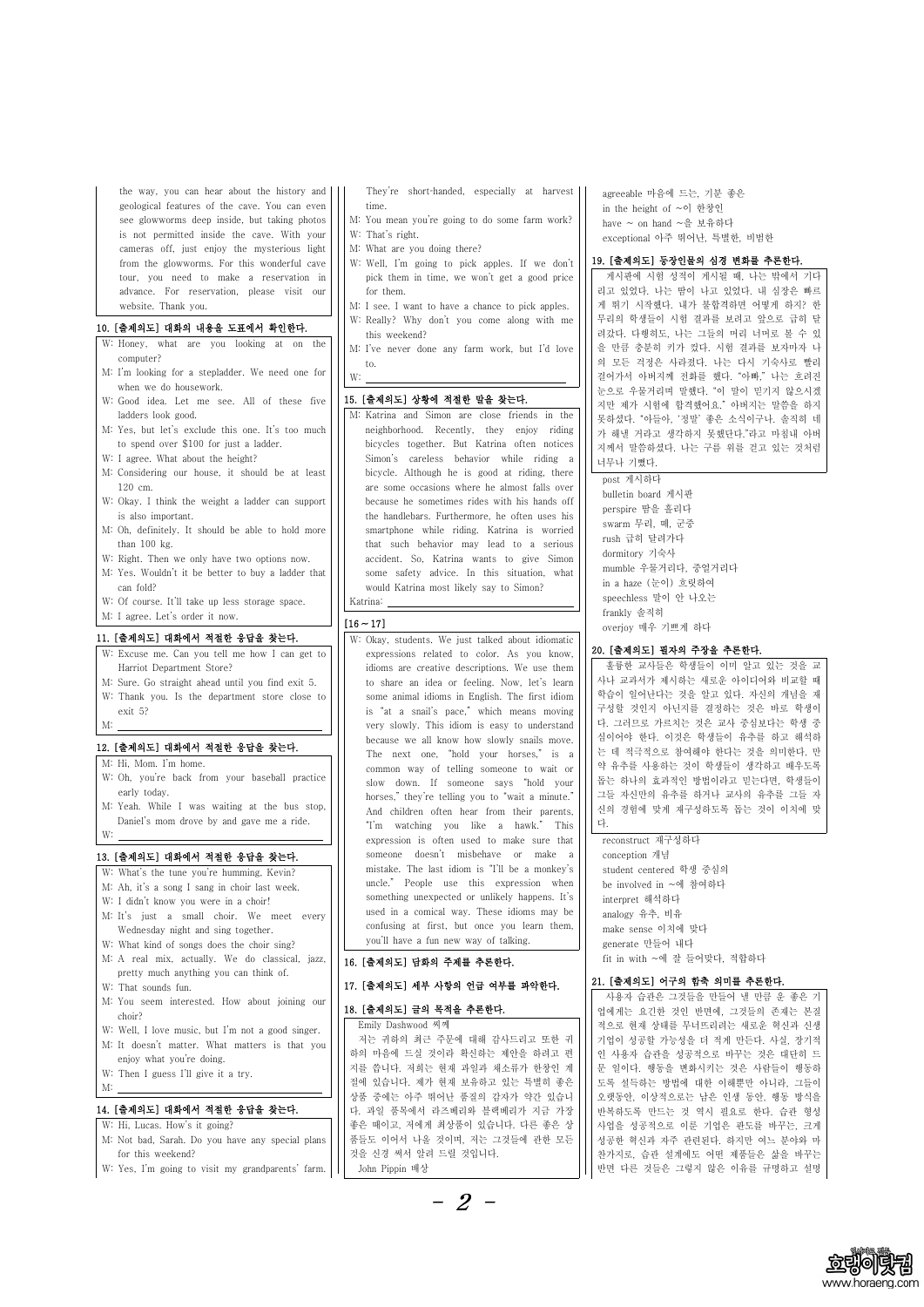- 3 -



하는 규칙이 있다. 한 예로 우리의 마음은 우리의 예 전 사고방식과 행동 방식으로 되돌아가는 경향이 있기 때문에, 새로운 행동 방식은 짧은 반감기를 가진다. 새 로운 행동 방식에 익숙해진 실험동물들이 시간이 지남 에 따라 처음 학습된 행동 방식으로 되돌아가는 경향 이 있다는 것을 여러 실험이 보여준다. 회계 용어를 빌리자면, 행동 방식은 LIFO이다. 즉, '마지막으로 들 어온 것이, 제일 먼저 나간다.'

existence 존재 inherently 본질적으로 innovation 혁신 startup 신생 기업 disrupt 무너뜨리다, 방해하다 status quo 현재 상태 long-term 장기의 exceptionally 대단히 rare 드문 alter 바꾸다 persuade 설득하다 necessitate 필요로 하다 ideally 이상적으로 be associated with ~와 관련되다 gamechanging 판도를 바꾸는, 획기적인 wildly 크게, 몹시 discipline 분야, 훈련 half-life 반감기 habituate 익숙하게 만들다 term 용어, 기간 accounting 회계

#### 22. [출제의도] 글의 요지를 파악한다.

(매체에 의해) 전달되는 안건이 정치에 미치는 영향 에 관한 수많은 연구에도 불구하고, 대부분의 연구는 마치 언론이 말만 전달한다는 듯이 글만 검토한다. 이 연구들은 기자들, 분석가들, 논평가들이 어떻게 후보자 들을 '말로' 묘사하고 비판하는지를 살펴보았다. 하지 만 그것들은 자주 영향력의 또 다른 중요한 원천인 시 각 자료를 소홀히 한다. 몇몇 커뮤니케이션학 학자들 이 말했듯이, "이야기는 자주 시각적인 내용과 언어적 인 내용의 복잡한 결합이다. 아주 흔히 시각적 정보는 너무나 강력해서 언어적인 내용을 압도한다." 시각 자 료의 영향력을 알아보기 위해 그것들을 다루는 어려움 은 다면적이다. 시각 자료를 수집하고 부호화하는 것 과 영향력을 이미지 중 특정한 몇몇 탓으로 돌리는 것 에 어려움이 있어 진정한 학자들이 피하게 되었음이 틀림없다. 그러나 시각 자료가 사람들의 인식에 미치 는 잠재적인 영향력은 그야말로 너무 중요해 무시할 수 없다. 또한, 시각 자료와 글을 동시에 이해하는 것 의 중요성이 과소평가되어서는 안 된다.

numerous 수많은 mediate (매체를 통해) 전달하다 agenda 안건, 의제 examine 조사하다 analyst 분석가 commentator 논평가

code 암호화하다 shy away 피하다 perception 인식 understate 축소해서 말하다

### 23. [출제의도] 글의 주제를 파악한다.

뛰어난 훈련에도 불구하고, 배우들은 비록 공연 중 의 짧은 순간이라도 어쩔 수 없이 자신의 배역 인물이 마음속에서 느끼는 삶을 경험한다. (배우들의) 자기 인식은 공연을 하는 동안에 변화하고, 긴 공연 시즌 동안에는 훨씬 더 많이 변화한다. 많은 배우들이 자신 의 배역 인물에 대해 더 큰 감정 이입과 사회적 인식 을 경험하는데, 그것은 (배우와 배역 인물의) 정체성 의 경계를 더욱 모호하게 할 수도 있다. 또한 배우들 은 더 많은 분리적 과정을 사용하는 경향이 있는데,<br>이는 배역 인물과의 잠재적 경계를 더욱 모호하게 한 다. 배우들은 또한 과거의 정신적 외상과 상실의 경험 에 대한 더 많은 해결되지 않은 슬픔을 경험하는데,<br>왜냐하면 그들은 배역 인물을 묘사할 때 이러한 경험 을 유용하게 이용하기 때문이다. 창작물과 하나가 되 는 이런 경향을 가중시키며, 관객 또한 배역 인물의 성격과 배우의 성격을 혼동한다. (배우) 자신들의 성 격 정체성이 안정적이지 않다는 것을 두려워함을 포함 하여, 관객의 귀속 오류는 배우의 괴로움을 가중시킬 수 있다.

inevitably 어쩔 수 없이 brief 짧은, 단시간의 self-perception 자기 인식 empathy 감정 이입, 공감 cognition 인식, 인지 intensify 심화시키다, 강화하다 identity 정체성 boundary 경계, 영역 blur 모호해지다, 흐려지다 unresolved 해결되지 않은 mourning 슬픔, 애도 merge with ~와 하나가 되다 confuse ∼ with ... ∼을 …와 혼동하다 attribution 귀속, 원인을 ∼에 돌림 distress 괴로움, 고통 personality identity 성격 정체성 stable 안정적인

#### 24. [출제의도] 글의 제목을 추론한다.

영국의 저명한 통계학자, F. Yates에 대한 이야기가 있다. Cambridge의 St. John's College에 다니던 학생 시절에, Yates는 스포츠의 한 형태에 매우 관심이 많 았다. 그것은 밤에 대학 건물들의 지붕과 탑들을 올라 다니는 것으로 구성되었다. 특히, St. John's College 예배당에는 성인들의 동상으로 장식된 거대한 신고딕 양식의 탑이 있는데, Yates에게는 이 성인들에게 적절 하게 흰 가운을 입혀 주면 더 품위 있어 보일 것이 분 명해 보였다. 어느 날 밤 그는 기어올라서 그 일을 했 으며, 다음날 아침 그 결과는 대체로 많은 칭찬을 받 았다. 하지만 대학 당국자들은 인정해 주지 않았으며 그 성인들에게서, 새롭게 획득한 그들의 의복을 벗기

|                                 | - IAA I. 1912 LETI. II TEITTEITEIN VIIUIUUILLE TEL |
|---------------------------------|----------------------------------------------------|
| 는 방안에 대해 고려하기 시작했다. 그것들은 일반 사   | 병으로 몸져눕게 되었다. 그는 13년 후에 사망했다.                      |
| 다리로는 도무지 닿을 수 없는 곳에 있었기 때문에,    | as compared to ~와 비교하여                             |
| 이것은 쉽지 않았다. 갈고리가 달린 밧줄을 사용하여    | naturopathy 자연 요법                                  |
| 위에서 흰 가운을 들어 올리려는 시도는 성공하지 못    | denature ~의 성질을 변화시키다                              |
| 했다. 아무런 진전도 이루어지지 않았으며 결국 Yates | restore 회복시키다                                      |
| 가 나서서 대낮에 기어올라 그것들을 갖고 내려오겠다    | intervention 개입                                    |
| 고 자원했다. 그는 이 일을 하여 모인 군중을 감탄하   | criticize 비판(비평)하다                                 |
| 게 했다.                           | contemporary 동시대 사람                                |
| prominent 저명한                   | advocate 옹호하다                                      |
| statistician 통계학자               | fasting 단식                                         |
| keen 매우 관심이 많은, 열중하는            | raw food 생식, 조리하지 않은 음식                            |
| consist of ~로 구성되다              | pacifist 평화주의자                                     |
| chapel 예배당                      | jail 투옥시키다                                         |
|                                 |                                                    |

massive 거대한 neo-Gothic 신고딕 양식의 adorn 장식하다, 꾸미다 statue 동상, 조각상 saint 성인 attire (옷을) 차려 입히다 admire 칭찬하다, 감탄하다 authorities 당국자, 관계자 unappreciative 인정하지 않는 garment 의복 attempt 시도 hook 갈고리 progress 진전, 진척, 발전 eventually 결국 assemble 모이다, 조립하다

#### 25. [출제의도] 도표의 내용을 파악한다.

위 도표는 2015년부터 2017년까지 전 세계 콘서트 에서의 공연 횟수에 의해 순위가 매겨진 상위 다섯 명 의 작곡가를 보여준다. 2015년과 2017년에 모차르트 가 가장 많이 공연된 작곡가였으며, 공연 횟수는 각각 의 해에 3,000회가 넘었다. 전체 3년 동안 가장 적게 공연된 작곡가는 슈베르트였으며, 그의 음악은 각각의 해에 2,000회 미만으로 연주되었다. 전 기간 동안에 공연 횟수에서 순위가 바뀌지 않은 세 명의 작곡가는 베토벤, 브람스, 그리고 슈베르트였다. 두 명의 작곡가 바흐와 슈베르트에 관해 말하자면, 공연 횟수가 2015 년부터 2017년까지 꾸준히 상승했다. 베토벤과 바흐의 공연 횟수 격차는 2016년에 가장 컸고 2017년에 가장 작았다.

③ 전 기간 동안에 공연 횟수에서 순위가 바뀌지 않 은 세 명의 작곡가는 바흐, 브람스, 그리고 슈베르트 였다. composer 작곡가 rank 순위를 매기다; 순위 as for ~에 관해 말하자면

gap 격차, 간격, 틈새

#### 26. [출제의도] 글의 세부 내용을 파악한다.

Herbert Shelton은 1895년 10월 6일 텍사스주의 Wylie에서 태어났다. 어렸을 때, Shelton은 동물, 특히 건강할 때와 비교해서 아플 때 그것들의(동물의) 습성 에 관심을 가졌다. Shelton은 시카고에 있는 Bernarr Macfadden's College of Physcultopathy에 다녔고 일 리노이주 Elmhurst에 있는 Crane's Sanatorium에서 인턴으로 일했다. 1921년에 그는 자연 요법 박사 학위 를 받고 미국 자연 의학 학교를 졸업했다. Shelton은 음식을 요리하는 것은 음식의 성질을 변화시키며, 건 강한 몸은 의술의 개입 없이 질병으로부터 스스로 회 복하는 능력이 있다고 주장했다. 의학적인 치료보다 단식을 옹호한다는 이유로 동시대 사람들로부터 심한 비난을 받았음에도 불구하고, Shelton의 활동은 생식 운동의 초기 영향력으로 작용했다. 평화주의자였던 Shelton은 제1차 세계 대전이 한창이던 시기에 징병에 반대하는 성명을 공개적으로 발표하여 1917년에 투옥 되었다. 1972년에, 77세의 나이로, Shelton은 파킨슨 naturopathy 자연 요법 restore 회복시키다 intervention 개입 contemporary 동시대 사람 advocate 옹호하다 fasting 단식 raw food 생식, 조리하지 않은 음식 pacifist 평화주의자 jail 투옥시키다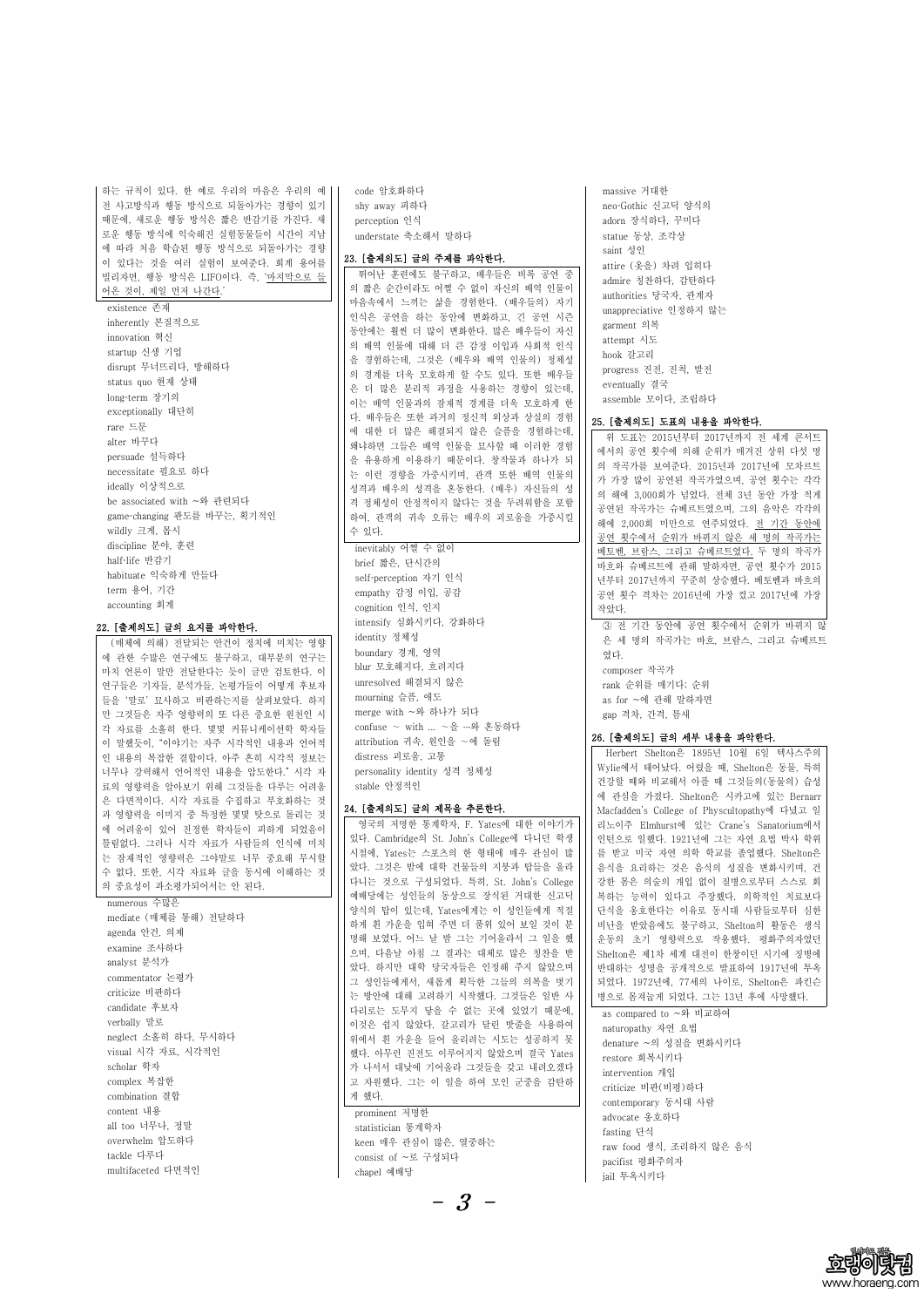make a statement 성명을 발표하다 height 최고조, 절정 bedridden 몸져누워 있는

#### 27. [출제의도] 실용문의 세부 내용을 파악한다.

Wingstar Drone 드론을 작동하기 전에 이 설명서를 주의 깊게 읽어보 십시오. 제품 설명 ∙ 조종 거리: 약 100미터 ∙ 비행 시간: 약 20분 ∙ 충전 시간: 약 100분 ∙ 송신기 건전지: AAA 건전지 4개 드론 조작 및 배터리 관리 ∙ 숙련된 14세 이상의 드론 사용자에게 적합합니다. ∙ Wingstar 순정 부품과 액세서리만 사용하십시오. ∙ 배터리는 5℃에서 27℃ 사이의 실온에서 보관하십 시오. ∙ 추락한 후 매번 배터리 및 연결 상태를 점검하십 시오. ∙ 배터리를 과충전하지 마십시오. manual 설명서 operation 작동, 조작 description 제품 설명 control 조종, 통제 charge 충전하다 transmitter 송신기 suitable 적합한 experienced 숙련된, 경험 있는 store 보관하다, 저장하다

리 역사의 일부가 되도록 초대합니다! 희망과 절망,<br>사랑과 상실, 슬픔과 기쁨의 우리 여정을 가장 잘 묘 사하는 로고를 디자인해 보세요!

room temperature 실온, 상온 crash 추락, 충돌 overcharge 과충전하다

# 28. [출제의도] 실용문의 세부 내용을 파악한다.

Grace 재단 로고 디자인 대회 Grace 재단이 2022년에 20주년이 되므로, 귀하가 우

참가비: 30달러(학생: 20달러) 상: 1등(1,000달러), 2등(800달러), 3등(500달러) 기간: 2021년 4월 1일~2021년 5월 31일 디자인 주제: 인도주의 행동 20년

#### 추가 정보

- ∙ 출품작은 PDF 형식으로 제출해야 합니다.
- ∙ 수상자에게는 이메일로 통보해 드립니다.
- ∙ 우승한 디자인은 2022년 내내 모든 20주년 기념 자료에 사용될 것입니다.
- portray 묘사하다 despair 절망 grief 슬픔 theme 주제

수십 명에 이르는 사람들이 서로 마주 보고 줄지어 앉 았다. 한 내륙인이 10에서 35파운드 사이의 타로토란 과 고구마가 든 망태기를 앞으로 내밀면, 맞은편에 앉 은 Sio 마을 사람은 그 망태기에 든 음식과 가치가 같 다고 판단되는 몇 개의 단지와 코코넛을 내놓아 응수 했다. Trobriand 섬의 카누 상인들은 자신들이 방문하 는 섬에서 비슷한 시장을 운영하며, 물물교환으로 실 용품(음식, 단지, 그릇)을 교환했고, 동시에 그들과 그 들의 개별 거래 상대들은 서로에게 사치품(조개목걸이 와 팔찌)을 답례품으로 주었다. ④ a number of pots and coconuts는 judge의 대상 이므로 judging을 judged로 바꿔야 한다. frequency 빈도(수) encompass 망라하다, 포함하다 spectrum 전 범위, 영역 band 무리 suggestive 연상시키는 flea market 벼룩시장 inland 내륙의 in rows 줄지어 net bag 망태기 equivalent 같은, 동등한 conduct 운영하다, 관리하다 utilitarian 실용적인 barter 물물교환 30. [출제의도] 문맥상 적절하지 않은 어휘를 찾는다. 서양의 과학 연구에 국한된 사람들은 오감으로 감지

할 수 없고 반복적으로 측정하거나 정량화할 수 없는 것은 무엇이든 거의 무시해 왔다. 연구는, 원인과 결과 에 의해 과학적으로 설명될 수 없으면, 미신적이고 무 효한 것으로 일축된다. 많은 사람이 과학의 힘, 더 구 체적으로 과학이 그들에게 주는 힘에 대한 이 문화적 패러다임에 거의 종교적 열정을 가지고 계속 반대한다 (→ 집착한다). 비서양의 과학적 패러다임을 기껏해야 열등하고 최악의 경우 부정확하다고 일축함으로써, 종 래의 서양 의학 연구 단체의 가장 완고한 구성원들은 대체 의학 요법과 연구가 자신들의 연구, 자신들의 행 복, 그리고 자신들의 세계관에 가하는 위협에 반격하 려 한다. 그럼에도 불구하고, 생물 의학 연구는 돌봄 치료 과정과 관련하여 대체 의학 시술자들과 관련된 현상 중 많은 것에 대해 설명할 수 없다. 침술이나 동 종 요법 같은 치료법이 생물 의학적 모델에 의해 설명 될 수 없는 생리적 또는 임상적 반응을 초래하는 것이 관찰될 때, 많은 사람이 과학적인 모델을 수정하기보 다는 그 결과를 부정하려 애써 왔다.

람들이므로 object를 cling과 같은 낱말로 바꿔야 한 다. virtually 거의, 사실상 perceive 감지하다 measure 측정하다, 재다 quantify 정량화하다 dismiss 일축하다, 묵살하다 superstitious 미신적인

| humanitarian 인도주의의<br>entry 출품작<br>notify 통보하다<br>anniversary 기념일<br>material 자료, 재료 | invalid 무효한, 효력 없는<br>religious 종교적인<br>paradigm 패러다임<br>inaccurate 부정확한<br>rigid 완고한, 엄격한 | 아주 삼깐 넘순다. 그는 눈을 감는다. 그는 한 번, 깊<br>게 그리고 천천히 숨을 들이쉬고 내쉰다. 숨을 내쉬면<br>서 그는 일과 관련된 문제를 서서히 사라지게 한다.<br>이렇게 하고 나면 그는 한 가지 목표에 더 몰두하면서<br>현관문을 통해 그의 가족에게 걸어갈 수 있게 된다.<br>그것은 노자가 말한 것으로 여겨지는 다음과 같은 정 |
|--------------------------------------------------------------------------------------|--------------------------------------------------------------------------------------------|---------------------------------------------------------------------------------------------------------------------------------------------------------------------------------------------------|
| 29. [출제의도] 어법상 맞지 않는 표현을 찾는다.                                                        | conventional medicine 종래의 (서양) 의학                                                          | 서를 뒷받침한다. "직장에서는 당신이 즐기는 것을 하                                                                                                                                                                     |
| 전통적인 거래의 형식과 빈도는 전 범위를 망라한                                                           | counter 반격하다, 반박하다                                                                         | 라. 가정생활에서는 온전히 참여하라."                                                                                                                                                                             |
| 다. 가장 단순한 단계에서 !Kung족과 Dani족 일원이                                                     | alternative 대체 의학의, 대체의                                                                    | 2 내일의 업무를 위해 계획을 세운다                                                                                                                                                                              |
| 다른 무리나 마을에 있는 그들 각자의 거래 상대를 방                                                        | pose 가하다, 제기하다                                                                             | 3 아직 완료되지 않은 프로젝트를 다시 되짚어 본다                                                                                                                                                                      |
| 문하기 위해 이따금 하는 왕래가 있다. 뉴기니 북동쪽                                                        | biomedical 생물 의학의                                                                          | 4 정서적 그리고 신체적으로 피곤함을 느낀다                                                                                                                                                                          |
| 해안에 사는 Sio 마을 사람들이 내륙 마을에서 온 뉴                                                       | phenomenon 현상 (pl. phenomena)                                                              | 5 그날 이룬 성취에 대해 되돌아본다                                                                                                                                                                              |
| 기니 사람들을 만나는 이따금 서는 시장은 우리의 노                                                         | practitioner 시술자, (전문직 종사자, 특히) 의사                                                         | pause 멈추다                                                                                                                                                                                         |
| 천 시장과 벼룩시장을 연상시켰다. 각각의 편에서 온                                                         | physiological 생리적인                                                                         | refresh 원기를 회복하다                                                                                                                                                                                  |

 $- 4 -$ 



modify 수정하다

#### 31. [출제의도] 빈칸에 적절한 표현을 추론한다.

사람들은 다른 사람들로부터 도움이나 정보를 받지 않으려 하거나, 다른 사람들이 '나'보다 더 성공하거나 더 많은 명성을 얻지 못하도록 그들을 깎아 내리려 할 때, 자신도 모르게 자신의 일을 방해하게 된다. 협력은 부차적인 동기가 있는 경우를 제외하고는 자아에게 용 납되지 않는다. 다른 사람들을 더 많이 포함할수록, 일 이 더 순조롭게 흘러가고, 자신에게 더 쉽게 다가온다 는 것을 자아는 알지 못한다. 다른 사람들에게 거의 혹은 전혀 도움을 주지 않거나 그들의 길을 방해할 때, 우주는, 사람과 상황의 모습으로, 여러분에게 거의 혹은 전혀 도움을 주지 않는데, 이것은 여러분이 전체 로부터 자신을 단절시켰기 때문이다. '충분하지 않다' 라는 자아의 무의식적인 핵심 감정으로 인해 자아는 다른 사람의 성공에 대해 마치 그 성공이 '나'로부터 무언가를 빼앗아 간 것처럼 반응한다. 자아는 다른 사 람의 성공에 대해 여러분이 분개하면 여러분 자신의 성공 기회가 줄어든다는 것을 알지 못한다. 성공을 끌 어들이려면 그것을 어디서 보든지 그것을 기꺼이 받아 들여야 한다. ① 인내 ② 합리성 ③ 독립 ④ 경쟁 unknowingly 자신도 모르게 withhold 받지 않다, 억제하다 undermine (사람의 평판을) 깎아 내리다, 훼손하다 lest ~하지 않도록 credit 명성, 신용 alien 서로 용납되지 않는 ego 자아 secondary 부차적인 smoothly 순조롭게 obstacle 방해(물), 장애(물) circumstance 상황 unconscious 무의식적인 core 핵심 resentment 분개 attract 끌어들이다

#### 32. [출제의도] 빈칸에 적절한 표현을 추론한다.

② 문장의 주어인 Many는 과학의 힘을 신봉하는 사 || <sup>돌고</sup> 가던 중 자신의 마음이 아직도 업무 관련 프로젝<br>고등시묘군 나, 남은 방 국 김용 남명군 생필심 결 || 트에 집중되어 있다는 것을 깨달았을 때 시작되었다. 한 대기업의 부사장인 Jeffrey A. Rodgers는 예전에 원기 회복을 위해 잠시 멈추는 간단한 아이디어를 배 웠다. 그것은 Jeff가 매일 저녁 직장에서 집으로 차를 몰고 가던 중 자신의 마음이 아직도 업무 관련 프로젝 우리는 모두 이 기분을 안다. 우리는 육체적으로는 사 무실을 떠났을지 모르지만, 정신적으로는 매우 많이 아직 그곳에 있는데, 왜냐하면 우리의 마음이 오늘의 사건들을 재생하고 이튿날 처리해야 할 필요가 있는 모든 일에 대해 걱정하는 끝없는 루프에 사로잡혀 있 기 때문이다. 그래서 지금, 집 문 앞에 이르러, 그는 자칭 '원기를 회복하게 하는 멈춤'을 적용한다. 그는 이즈 자까 버츠다. 그는 눈으 가느라. 그는 참 버, 기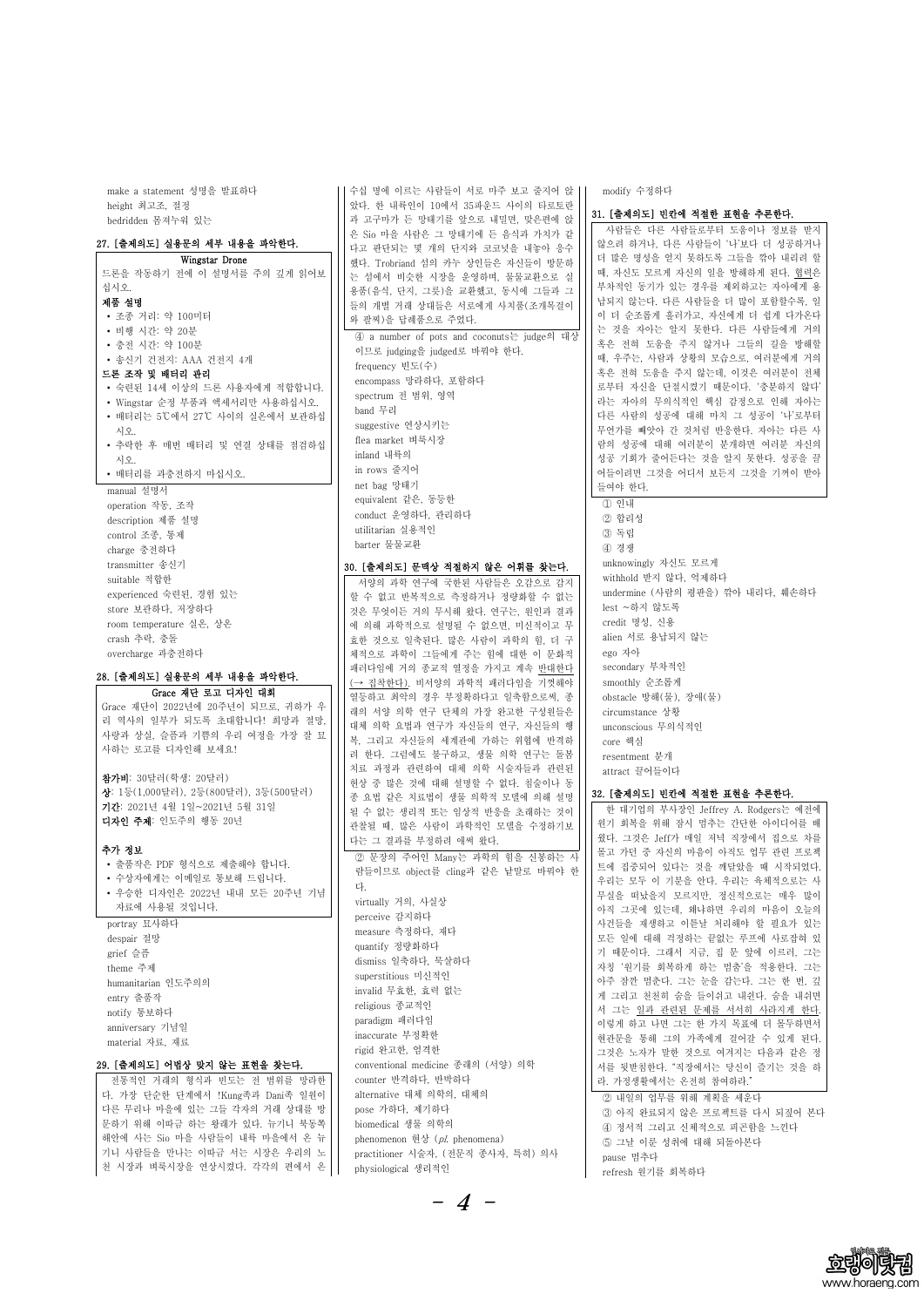



mentally 정신적으로 get caught in ~에 사로잡히다 apply 적용하다 exhale (숨을) 내쉬다 singleness of purpose 한 가지 목적에만 몰두함 sentiment 감정, 정서 fall away 서서히 사라지다

#### 33. [출제의도] 빈칸에 적절한 표현을 추론한다.

식물은 천재적인 화학자다. 그것들은 생존의 모든 측면 하나하나를 화학적 혼합물을 제조하는 능력에 의 존한다. 즙이 많은 잎을 가진 식물이 먹히는 것을 피 하려고 달아날 수는 없다. 그것은 자체의 화학적 방어 수단에 의존해 세균을 죽이거나, 해충을 저지하거나,<br>잠재적 포식자를 독살한다. 식물은 또한 번식도 해야 한다. 식물은 동물이 하듯이 화려한 춤이나 뿔 대 뿔 결투에서의 승리, 혹은 잘 지어진 둥지로 잠재적인 짝 을 감동시킬 수 없다. 번식을 완수하기 위해서는 꽃가 루 매개자를 끌어들여야 하기 때문에, 식물은 취하게 하는 향기, 달콤한 화밀, 그리고 벌과 나비가 저항할 수 없는 신호를 보내는 페로몬을 진화시켜 왔다. 식물 이 거의 모든 문제를 화학 물질을 만들어 해결한다는 것과 지구상에 거의 40만 종의 식물이 있다는 것을 고 려해 볼 때, 식물 왕국은 놀랍도록 많은 유용한 물질

9 공급원이라는 것이 전혀 놀랍지 않다.<br>-<br>- ① 깨끗한 공기를 끊임없이 만드는 공장 ③ 식물이 햇빛을 받으려고 싸우는 고요한 전쟁터 ④ 세계적 규모의 중요한 미생물 서식지 ⑤ 지구의 원시 상태를 묘사하는 (기록) 문서 manufacture 제조하다 compound 혼합물 defense 방어 수단 microbe 세균, 미생물 deter 저지하다 pest 해충 predator 포식자 reproduce 번식하다 combat 결투 attract 끌어들이다 pollinator 꽃가루 매개자 evolve 진화시키다 intoxicating 취하게 하는 scent 향기 nectar 화밀, 과즙 pheromone 페로몬, 유인(誘引) 물질 dazzling 놀라운, 눈부신 an array of 많은

#### 34. [출제의도] 빈칸에 적절한 표현을 추론한다.

노력과 근면에 대한 능력주의의 강조는 정당한 조건 하에서는 우리가 우리의 성공에 책임이 있고 따라서 자유를 누릴 수 있다는 생각을 입증하려 한다. 그것은 또한, 경쟁이 정말 공정하다면, 성공은 미덕과 같은 선 상에 놓일 것이고, 열심히 노력하고 규칙을 따르는 사 람들은 자신이 마땅히 받아야 할 보상을 받게 될 것이 라는 믿음을 입증하려 한다. 우리는 스포츠와 인생에

⑤ 타고난 재능을 통해 얻은 보상을 자주 가치 있게 | | 인 교환을 가능하게 하는 한 가지 기반은 운송이며, 내에서 전문가들은 비용 효율성을 늘리면서 상품을 생 산하는 법을 배우고 자신의 특화된 상품을 효율적으로 교환할 수 있는 수단을 갖는다는 것이다. (A) 효율적 이는 생산자들이 거리상 떨어져 있을 때에도 자신들의 잉여물을 교환하는 것을 가능하게 한다. 또 다른 하나 (기반)는 돈, 이자, 중간 상인인데, 이것은 생산자들이 여러 시점에서 많은 다른 생산자들과 많은 종류의 잉 여물들을 교환할 수 있게 해준다.

③ 과정보다 결과를 더 강조한다 ④ 고난을 극복하는 것이 그다지 중요하지 않다고 믿 는다 평가한다 emphasis 강조 seek to ~하려고 하다 competition 경쟁, 경기 deserve 받을 가치가 있다 gift 재능 embarrass 난처하게 하다 cast doubt 의구심을 제기하다 conviction 신념, 확신 coverage 보도 feat 뛰어난 재주[솜씨] overcome 극복하다 obstacle 장애물 struggle (힘겨운) 노력, 고투 triumph 이겨 내다 turmoil 혼란

positive-sum game 포지티브섬 게임(개별적으로 자 신의 이득을 추구하는 합리적 참여자 간에 상호적인 협력이 발생할 가능성이 높은 게임) surplus 잉여물 infrastructure 기반 (시설) middleman 중간 상인 come out ahead 결국 이득을 보다 division of labor 분업 bushel 부셸(곡물이나 과일의 중량 단위) in return 대가로 fundamental 근본적인 insight 통찰 commodity 상품 costeffectiveness 비용 효율성

#### 35. [출제의도] 글의 흐름과 무관한 문장을 파악한다.

항공 교통 관제 시스템에 대한 사이버 공격은 안보 의 주요 우려 사항이 되었다. 2009년에 연방 정부는 국가의 항공 교통 관제 시스템이 조종사들과의 통신을 방해하고 항공기가 공항에 접근할 때 그것들을 서로 떼어 놓는 데 사용되는 비행 정보를 변경할 수 있는 사이버 공격에 취약하다고 기술한 보고서를 내놓았다.<br>이 보고서는 쉽게 풀 수 있는 암호와 암호화되지 않은 파일 폴더, 즉 침입자에게 쉬운 접근을 줄 수 있는 문 제점을 포함한 항공사 컴퓨터 시스템에서의 수많은 보 안 문제를 발견했다. 항공 교통에 대한 사이버 공격은 많은 사람을 죽일 수 있는 가능성을 가지고 있으며,<br>국가 전체 항공 산업을 무력하게 만들 수 있다. (소비 자 수요의 전례 없는 감소는 항공 산업의 수익성에 영 향을 미쳤고, 예측할 수 있는 미래 항공기 여행의 면 모를 바꿔 놓았다.) 점점 더 사이버 지향적인 세계에 서 미래의 비행기 납치범들은 비행기에 탑승해 있지 않을 수도 있기 때문에 항공사 컴퓨터 보안을 강화하 는 것이 승객에 대한 보안 검사를 하는 것보다 훨씬 더 중요할 수도 있다. air traffic 항공 교통 leading 주요한, 주된 security 안보, 보안 concern 우려 사항, 관심사 release 내놓다, 발표[공개]하다, 출시하다 vulnerable 취약한 aircraft 항공기 airline 항공사 crack 풀다 access 접근 unprecedented 전례 없는 profitability 수익성 foreseeable 예측할 수 있는 hijacker 납치범

| 나는 단답할 잡히이며 안다. 구나는 수조스러 간생에<br>서 성공이란 우리가 물려받는 것이 아니라 획득하는 | on board 탑승한, 승차한               | obstacle 장애(물), 방해(물)         |
|-------------------------------------------------------------|---------------------------------|-------------------------------|
| 것이라고 믿고 싶어 한다. 타고난 재능과 그것이 가져                               | 36. [출제의도] 글의 순서를 파악한다.         | 38. [출제의도] 문장의 위치를 파악한다.      |
| 다 주는 이점은 능력주의의 믿음을 난처하게 만든다.                                | 경제생활에서 전형적인 포지티브섬 게임은 잉여물의      | 풍향은 보통 단순한 풍향계를 사용하여 측정한다.    |
| 그것은 칭찬과 보상이 오직 노력의 결과로만 생긴다는                                | 거래이다. (B) 농부가 자신이 먹을 수 있는 것보다 더 | 이것은 단순히 회전축에 고정된 일종의 노 모양의 물  |
| 신념에 의구심을 제기한다. 이러한 난처함에 직면해,                                | 많은 곡식을 가지고 있고 목축업자가 자신이 마실 수    | 체로, 바람을 받으면 바람이 방해받지 않고 지나가도  |
| 우리는 노력과 분투의 도덕적 중요성을 부풀린다. 이                                | 있는 양보다 더 많은 우유를 가지고 있을 경우에, 그   | 록 돌아간다. 방향은 기록되지만, 만약 여러분이 산들 |
| 것은 예를 들자면, 선수들이 행하는 뛰어난 재주보다                                | 들이 약간의 밀과 약간의 우유를 교환한다면, 그들은    | 바람이 부는 날에 바람 풍향계를 볼 기회가 있다면,  |
| 그들이 극복한 고난과 장애물 그리고 부상이나 힘든                                 | 둘 다 결국 이득을 본다. 사람들이 말하는 것처럼, 모  | 여러분은 바람의 흐름 방향에 많은, '그야말로 많은' |
| 어린 시절 또는 고국의 정치적 혼란을 이겨 내기 위해                               | 든 사람이 이긴다. 물론, 한 시점에서의 교환은 분업이  | 변화가 있다는 것을 보게 될 것이다! 때때로 바람은  |
| 그들이 겪은 힘겨운 노력에 관한 가슴 아픈 이야기에                                | 있을 때에만 이득이 된다. (C) 한 농부가 다른 농부에 | 1~2분 이내에 거의 모든 방향에서 불어올 수 있다. |
| 더 초점을 두는 올림픽 경기의 텔레비전 보도에서 볼                                | 게 1부셸의 밀을 주고 그 대가로 1부셸의 밀을 받는   | 이것을 어느 정도 이해하기 위해, 때때로 한 시간에  |
| 수 있다.                                                       | 것은 아무런 의미가 없을 것이다. 현대 경제학의 근본   | 걸친 평균적인 풍향을 계산하거나, 때때로 그 한 시간 |
| ① 완벽하게 공정한 경쟁은 불가능하다고 생각한다                                  | 적인 통찰은 부 창출의 핵심은 분업이고, 그것(분업)   | 동안 바람이 가장 많이 불어온 방향을 기록한다. 어느 |

#### classic 전형적인

#### 37. [출제의도] 글의 순서를 파악한다.

인간의 운동은 그 운동이 일어나는 환경에 의해 긍 정적으로 혹은 부정적으로 영향을 받을 수 있다. 트레 이닝화를 신고 100m를 달리는 육상 선수를 생각해 보 라. 그녀가 이 운동화를 신으면 특별히 고안된, 스파이 크가 박힌 육상화를 신고 달성할 수 있는 것만큼 좋은 시간(기록)을 달성할 것 같지는 않다. (C) 풍속이 경 기력 시간에 긍정적으로 혹은 부정적으로 영향을 미친 다고 인식되기 때문에, 육상 경기 중에는 항상 풍속이 측정된다. 만약 우리의 주자가 맞바람을 맞으며 달리 고 있다면, 그녀의 속도는 줄어들 것인데, 그녀의 힘 중 일부가 바람이라는 추가 장애물을 극복하기 위해 필요할 것이기 때문이다. (B) 그와 반대로, 그녀가 순 풍을 탄다면, 바람에 의해 그녀의 경기력이 향상되고 운동이 도움을 받을 것이다. 그 육상 선수가 달리도록 동기를 부여하는 것이 무엇인지와 같은 다른 주변 상 황도 고려해 보자. (A) 그녀는 자신이 정말로 있고 싶 어서 거기에 있는 것인가, 아니면 단지 그녀의 남자 형제 또한 주자여서 그녀의 부모가 그녀도 함께 데려 오기 때문에 거기에 있는 것인가? 동기 부여는 스포츠 훈련과 경기력의 핵심 요소이다.

spiked 스파이크가 박힌 motivation 동기 부여 performance 경기력, 수행 tailwind 순풍, 뒤에서 부는 바람 enhance 향상시키다 athletic 육상의, 운동의 competition 경기, 시합, 경쟁 headwind 맞바람, 역풍 additional 추가의